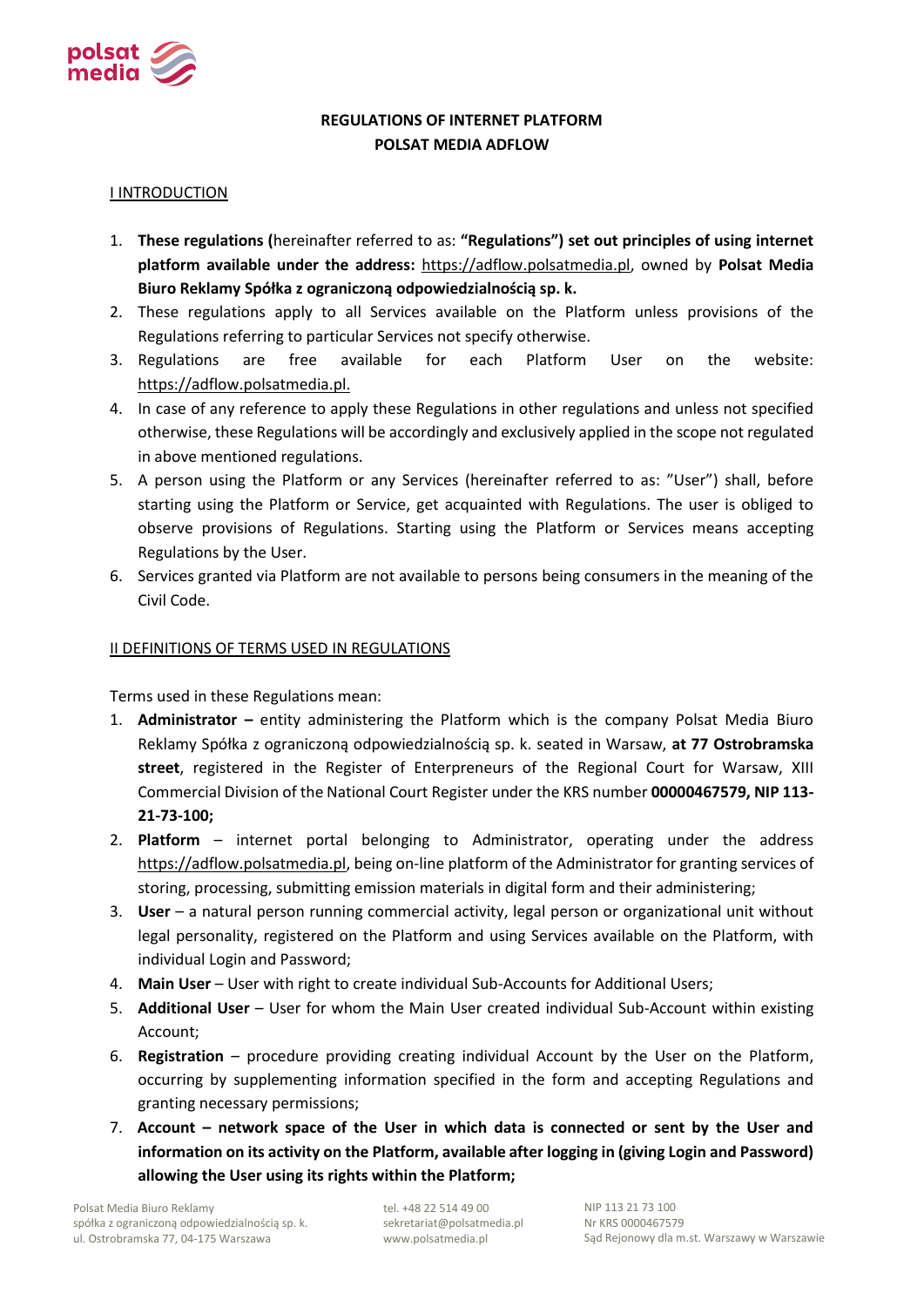

- 8. **Sub-Account – network space of Additional User, auxiliary towards the Account of the Main User and strictly connected with it, available after logging in (giving Login and Password) and allowing Additional User using its rights within the Platform;**
- 9. **Login**  individual e-mail address, chosen during Registration by the User or Main User to get access to the Platform;
- 10. **Password – individual series of characters being the security of the User Account applied during getting access to the Platform;**
- 11. **Data**  all data made available to the Administrator during Registration, using the Platform or Services, as well as e-post sent to the Administrator or sent in any way;
- 12. **Services**  any services available fort the User within the Platform granted by the Administrator in favor of the User electronically under principles specified in these Regulations;
- 13. **Transfer Service**  services providing delivering Material to the Recipient;
- 14. **Transcoding Service**  service providing technical adapting of Material to the Recipient standard (including conversion to respective file format and normalization of necessary sound loudness) without interfering with its substantive content;
- 15. **Storage Service**  service providing making a disc space of the Platform for Materials;
- 16. **Price list**  specification of prices for Services granted by the Administrator available within the Platform on the website https://adflow.polsatmedia.pl;
- 17. **Payment Operator –** supplier of payment services which is Blue Media S.A, as agent in settlement of purchase transactions of Services made by the User on the Platform;
- 18. **Materials**  emission materials (ads, sponsor indications and other) in digital form;
- 19. **Recipient**  entity Materials are delivered to, at order of the User, in the acceptable technical format;
- 20. **Storing Period**  storing period of Materials in the disc space of the Platform, amounting to 3 (three) months from the date of their last broadcast. After this deadline, POLSAT MEDIA has the right to remove such broadcast material without informing the User**;**
- 21. **Contract –** contract for granting Services via Platform, concluded electronically between Administrator and User**;**
- 22. **Regulations –** these Regulations specifying rights and obligations of the Administrator and User using the Platform. In the scope of services granted electronically these Regulations are rules *specified in art. 8 act dated 18th July 2002 on e-services (Dz. U. 2002, No 144, pos. 1204 as amended).*

## III USER'S ACCOUNT

- 1. Registration of the Account on the Platform is a condition necessary for using Services available within the Platform. Registration is voluntary and free.
- 2. Registration of the Account is done by:
	- a. filling in a Registration Form available on the Platform with necessary information by a person authorized to make will statements on behalf of the User;
	- b. accepting the Regulations and other necessary statements, including those specified in clause 3 below;
	- c. activating Account by clicking by the User a link placed in the message sent by the Administrator;
	- d. verifying User's Data by the Platform Administrator;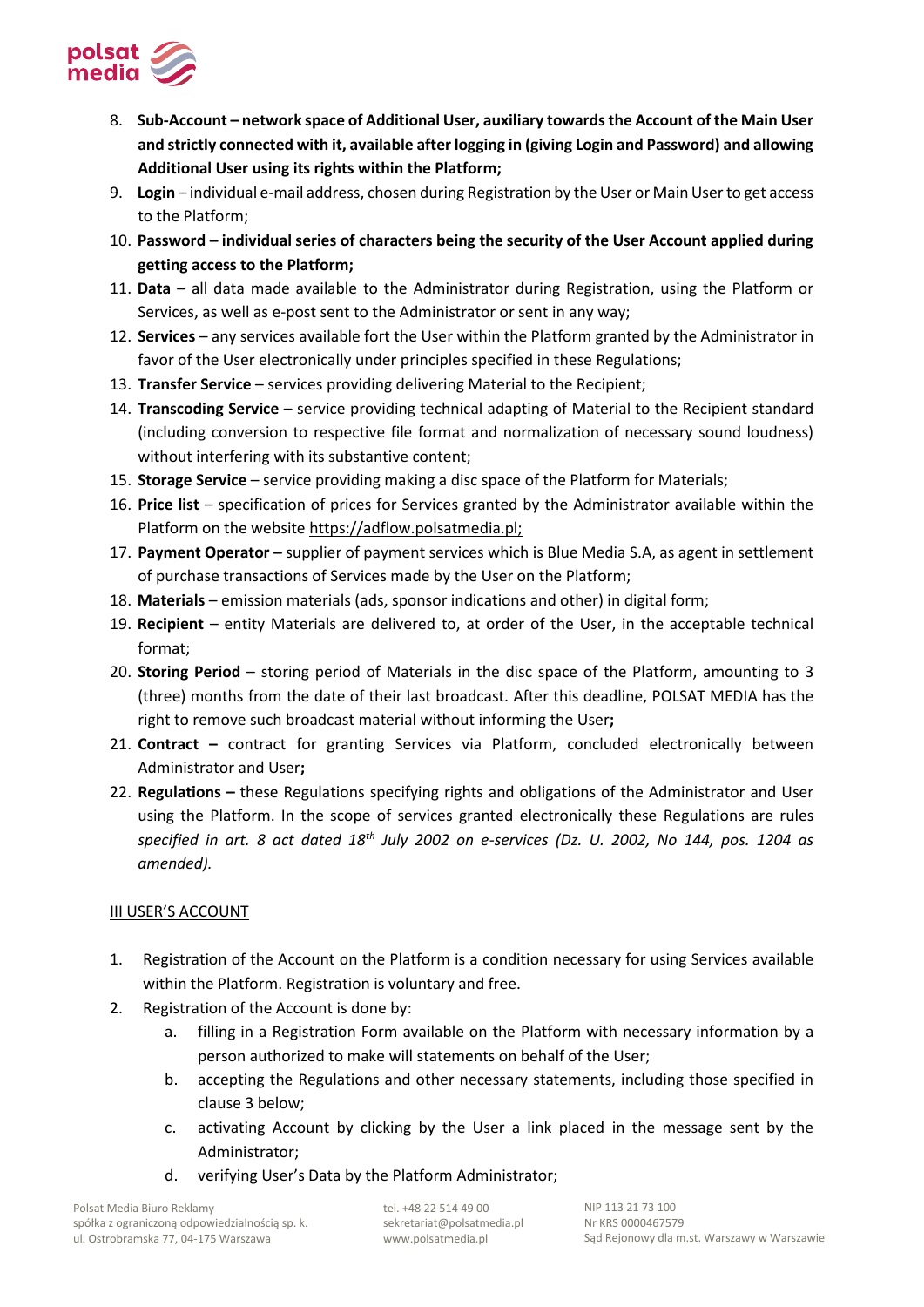

- e. sending a message by the Administrator on Account activation after previous positive verification to the User address specified in the form.
- 3. A person performing Registration (Main User) declares that:
	- a. it is a person authorized to make statements necessary during Registration and that any Data submitted by it is true and correct;
	- b. it gives its consent to interfering by the Administrator or Recipient in the sound level to adapt it to common obligatory legal rules and technical norms accepted by the senders included in the recommendation EBU R128 (entire loudness of the Material: - 23LUFS +/- 1 LU);
	- c. it gives its consent to remove the Material from data base by the Administrator after the Storing Period;
	- d. it is fully and exclusively responsible for delivered Materials and Data placed on the Account and created Sub-Accounts on the Platform.
- 4. The Administrator may, before the Account Activation; demand from the User, to deliver documents confirming User's Data notified by it during Registration.
- 5. As a result of successfully finalized Registration the User's Account gets an active status. The User may start to use the Platform as Main User with full rights in administering the Account. After Activation of the Account the Main User has the possibility to create Sub-Accounts on the Platform with limited rights for Additional Users. The Main User may block Additional User with the effect to prevent Additional User from using the Platform.
- 6. Only one Account on the Platform may be registered for a particular User (natural person running commercial activity, legal person or organizational unit without legal personality). Several time registration of one User, using Accounts of other Users or making its Account available or creating Sub-accounts to third persons is strictly prohibited.
- 7. The User is obliged to protect its Login and Password and keep them in secrecy, especially by not making it available to other Users or third persons. In case of awareness that a third person received access to Login and password, the User is obliged to notify promptly the Administrator thereof. In case of no notification, the User may bear risks connected with using its Account by a third person.

## IV SERVICES AVAILABLE ON THE PLATFORM

- 1. Contracts concerning Services are concluded under principles provided in the Regulations and price list.
- 2. The Service comprise inseparably:
	- a. Transfer Service;
	- b. Transcoding Service;
	- c. Storing Service covered by Storing Period.
- 3. The User concludes a Contract concerning the Service by placing order on the Platform comprising:
	- a. choice of Service comprising Transfer Service, Transcoding Service and Storing Service,
	- b. realization of steps comprising detailed determination of ordered Service;
	- c. payment of a fee.
- 4. Access to the Service is activated by the logged in User by paying a fee with the use of e-payment realized by the Payment Operator.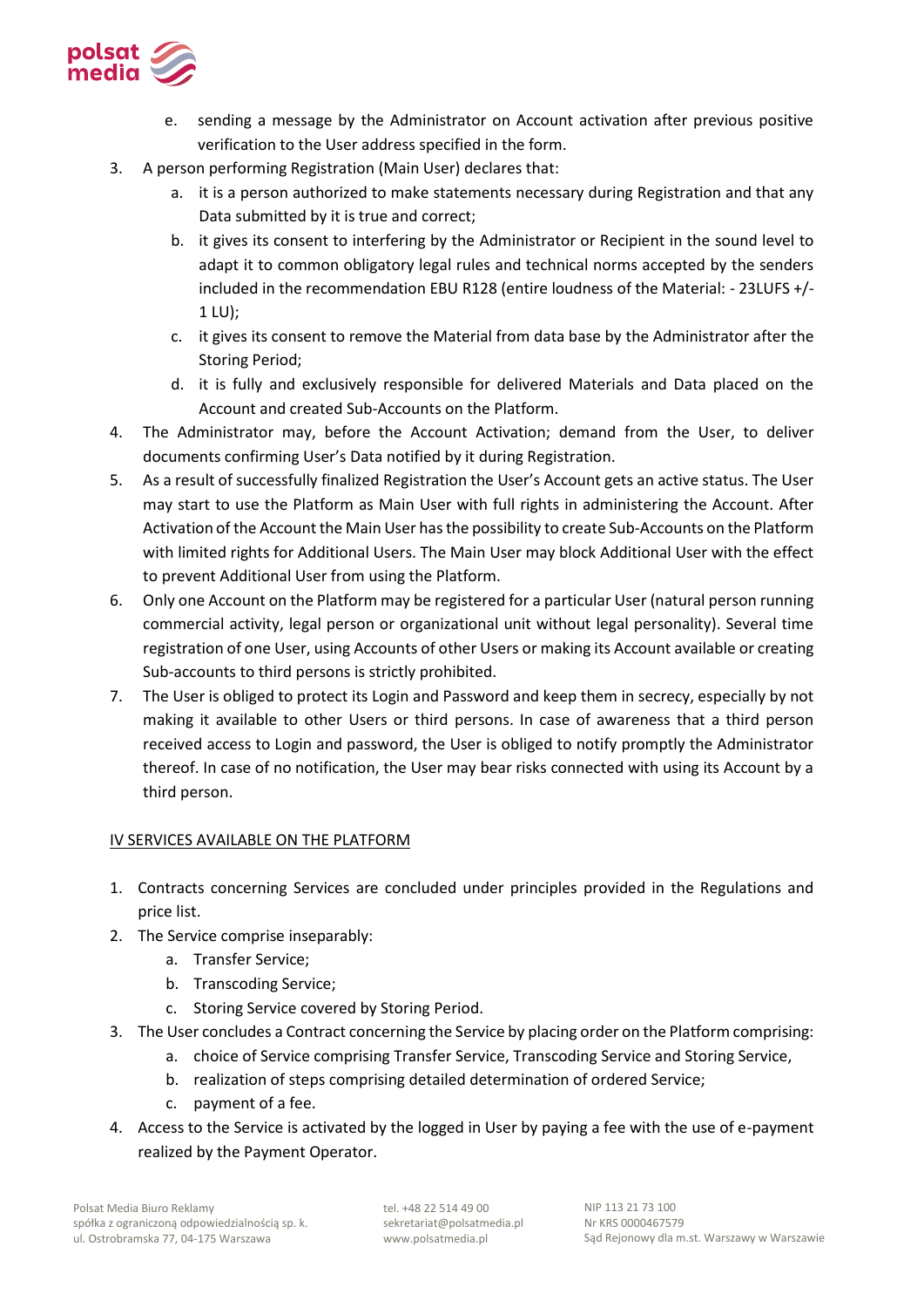

- 5. The User is obliged to make a payment of a fee for the Service within 12 hours since placing order. In this time, the User has the possibility to use the Storing Service of the chosen Material. Should fee for the Service be not paid in the term specified above, the Administrator will remove the Material from the disc space of the Platform.
- 6. A Service Contract is concluded for determined period of time connected with the realization of a particular Service. The User is obliged to have active Account for the entire validity period of the Service.
- 7. Services will be granted by the Administrator only after the Administrator has received confirmation of a fee for Service of the Payment Operator.
- 8. The Payment Operator provides following means of payment:
	- a. payment cards: Visa, Visa Electron, MasterCard, MasterCard Electronic, Maestro;
	- b. online payments, including automatic payments;
	- c. BLIK.
- 9. Automatic payments, referred to in point 8.b above, operate by means of *one-click-payment*, which means that payment is made by the User with a single click, without the need to enter the payment card information every time. Automatic payments require the User to conduct the initiating transaction with the use of authorization mechanisms of the payment card issuer (for example, the CV/CVV security code or 3D-Secure authentication may be required).
- 10. The Administrator of the Platform shall not store or process the so-called sensitive payment cart data. Such data shall be stored in the Payment Operator's system.
- 11. The Administrator of the Platform and the Payment Operator are obliged to accept any restrictions imposed by the payment card issuer regarding the automatic payments, in particular the limits (in terms of the amount and the number of such transactions) imposed on them.
- 12. Before the conclusion of a transaction, the User shall be informed about the amount payable in the order summary.
- 13. Each time during the order summary stage, before the Payment Operator's page will be loaded, the User shall have a possibility to choose the type of payment (single or automatic payment).
- 14. The User shall have the right to deactivate the automatic payments at any time in the Administration/Company Details tab.
- 15. In the case that the payment is made by means of a payment card, the date of completion of the Service is counted from the moment of positive authorization of transaction.
- 16. In the case that the payment made by the User by means of a payment card has to be repaid, the Administrator shall return the full amount to the bank account assigned to the User's payment card.
- 17. Invoices for Services will be issued and made available to the User in e-format within 14 days from making payment. Detailed information in the scope of e-invoices has been determined in *Regulations of applying e-invoices for services connected with the platform Polsat Media AdFlow*  available on the website: https://adflow.polsatmedia.pl.
- 18. Administrator may propose another payment form for Services realized in favor of the Uses via Platform in the situation in which it would be impossible to realize payments via Payment Operator.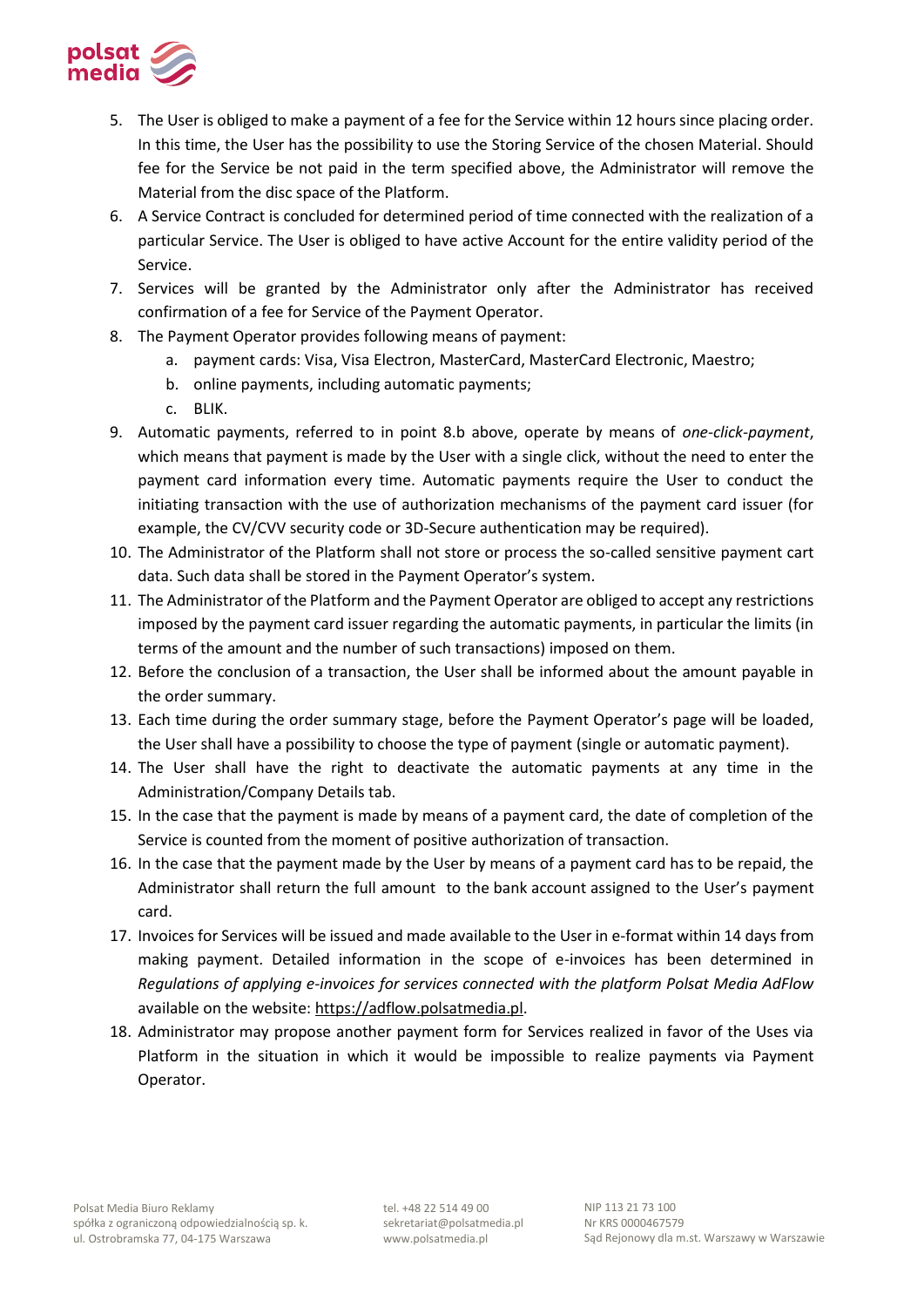

## V UNPERMITTED ACTIONS OF THE USER

- 1. It is prohibited to use the Platform for purposes violating Polish or international legal rules, good habits or moral norms, or for purposes inconsistent with these Regulations, including especially:
	- a. using the Platform for storing or distributing contents of illegal nature, including violating copy rights and related rights, endangering the safety or integrality of the Platform, vulgar or pornographic, propagating or approving racism or persecuting on ethnic, nationality, religious grounds, promoting or favoring criminal actions, violating intellectual proprietary rights of third persons, abusing or constituting the violation of other legally protected rights;
	- b. sending unwanted or illegal messages via Platform, including not ordered commercial information or incorrect or misleading information;
	- c. using Data of Other Users or third persons without their knowledge and consent;
	- d. initiating any actions through which a person or entity realizing them directly or indirectly attempts to influence the Users, act to their harm, harm of the Administrator or other third persons.
- 2. Should the User use the Platform in the unpermitted manner, described in clause 1 above, the Administrator may impose following sanctions to the User;
	- a. block access to unlawful Materials of Data located on the User's Account of the User or remove them completely from the disc space of the Platform;
	- b. block the User's possibility to send and store Materials or Data on the Platform;
	- c. block the User's possibility to use the Account of Service in connection with Regulations have been violated;
	- d. terminate the Service Contract.
- 3. The User will be informed by the Administrator on any sanctions imposed on the User for reasons resulting from violating provisions of these Regulations. The Administrator shall send a message to the User to the e-mail address specified at Registration (or specified later during using the Platform) with reasons and results of imposed sanctions.
- 4. The Administrator will unblock the Account and other blocked Services if the User removed the violation status of Regulations specified in clause 1 above, provided that repeated blocking the Account or Service for the same reasons, is irreversible.
- 5. In case of imposing sanctions by the Administrator, the user is entitled to raise a complaint according to provisions of section IX of these Regulations.
- 6. Apart from cases connected with events described in clause 1 above, the Administrator may block the User's account which will not result in permanent removing the Account, if one of following events occur:
	- a. The User will not accept changes implemented by the Administrator in Regulations according to procedure provided in section X of Regulations;
	- b. The User shall initiate actions that could at least indirectly have signs of interfering in the Platform structure the User has no access to, or its actions destabilize the Platform operations regardless the method and technics of above unpermitted actions.
- 7. In the period when access to the Account is blocked, the User will not have access to Materials and Data store on the Account. After the cessation of suspension reasons, the User will obtain restored access to all Materials and Data that will not have illegal nature.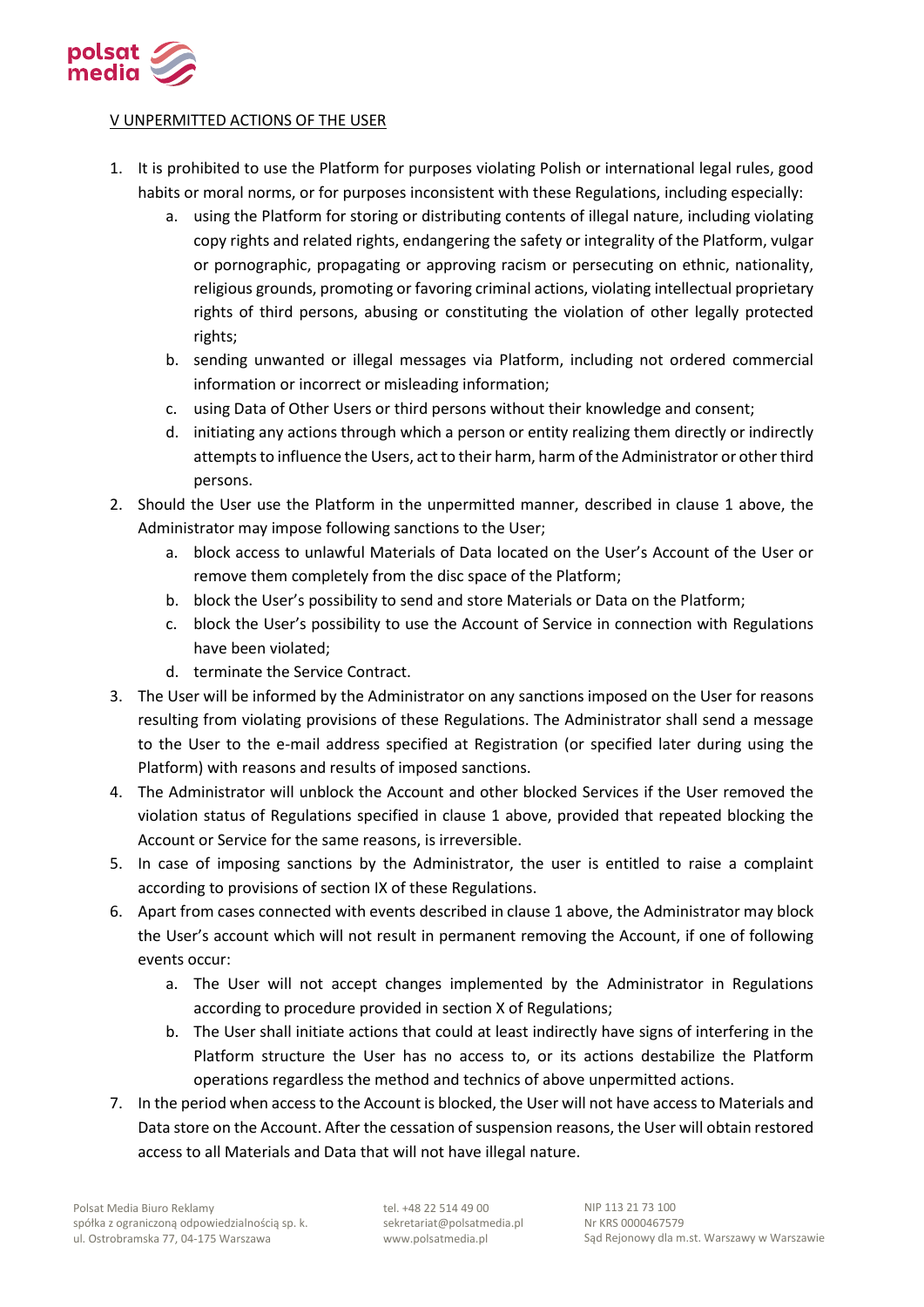

8. Should the User's action violating the Regulations result in any loss to the Administrator, especially by destabilizing the Platform activity or preventing using the Platform by other Users, the Administrator may apply for compensation in a court proceeding.

## **VI TECHNICAL REQUIREMENTS**

- 1. The Platform is operating based upon technology of cookie files. Principles of collecting, storing, surviving and using Data and principles of using cookie files by the Administrator for correct operation of the Platform are included in the *Privacy Politics and cookie files* on the website https://adflow.polsatmedia.pl.
- 2. For correct operation of the Platform as well as for providing safety of Data stored on the Account on the Platform, it is recommended to apply the newest versions of browsers Google Chrome, Mozilla Firefox, Internet Explorer.

## VII OBLIGATIONS OF THE ADMINISTRATOR

- 1. The Administrator is responsible for realization of Services in consistency with order issued by the User.
- 2. The Administrator is responsible for non-performance or incorrect performance of Services covered by the Contract in consistency with common obligatory legal rules.
- 3. The Administrator is not liable for non-performance or incorrect performance of Service, if it was caused by events beyond the control of the Administrator, especially:
	- a. Force Majeure Events (i.e. war, other military actions, riots, acts or actions of public authorities, natural disasters, national mourning);
	- b. breakdowns of equipment or intervals in energy supply;
	- c. third persons actions, including no acceptance of the User's Material by the Recipient;
	- d. necessity to observe orders or prohibitions resulting from legal rules or conditions of concession, permission or other documents issued by public authorities.
- 4. In view of *Act on e-services,* the Administrator is not initiator of the transfer of the User's Data by the User in connection with access to Services and using them, it neither choses the recipient of Data Transfers of the Users nor modifies User's Data. The Administrator provides only its technical resources in the form of access possibility to Services, and exclusively the User decides on using them.
- 5. The Administrator is not liable for contents sent and stored on the Platform by the Users.
- 6. The Administrator does not monitor contents placed by the Users on their Accounts on the Platform. In case of being aware on publication of contents inconsistent with common obligatory legal rules or these Regulations, the Administrator shall immediately prevent the User from access to these contents and makes all endeavors to remove them from the Service resources in the possibly shortest period of time, according to provisions of section V of these Regulations. In such a case the Administrator is not liable for any losses borne by the User as a result of preventing access or removing these contents.
- 7. The Administrator is entitled to temporary and short break in operation of the Platform or particular Services in order to improve it, add Services or perform maintenance. In case of planned temporary exclusion of granting services, the Administrator shall notify Users with respective advance.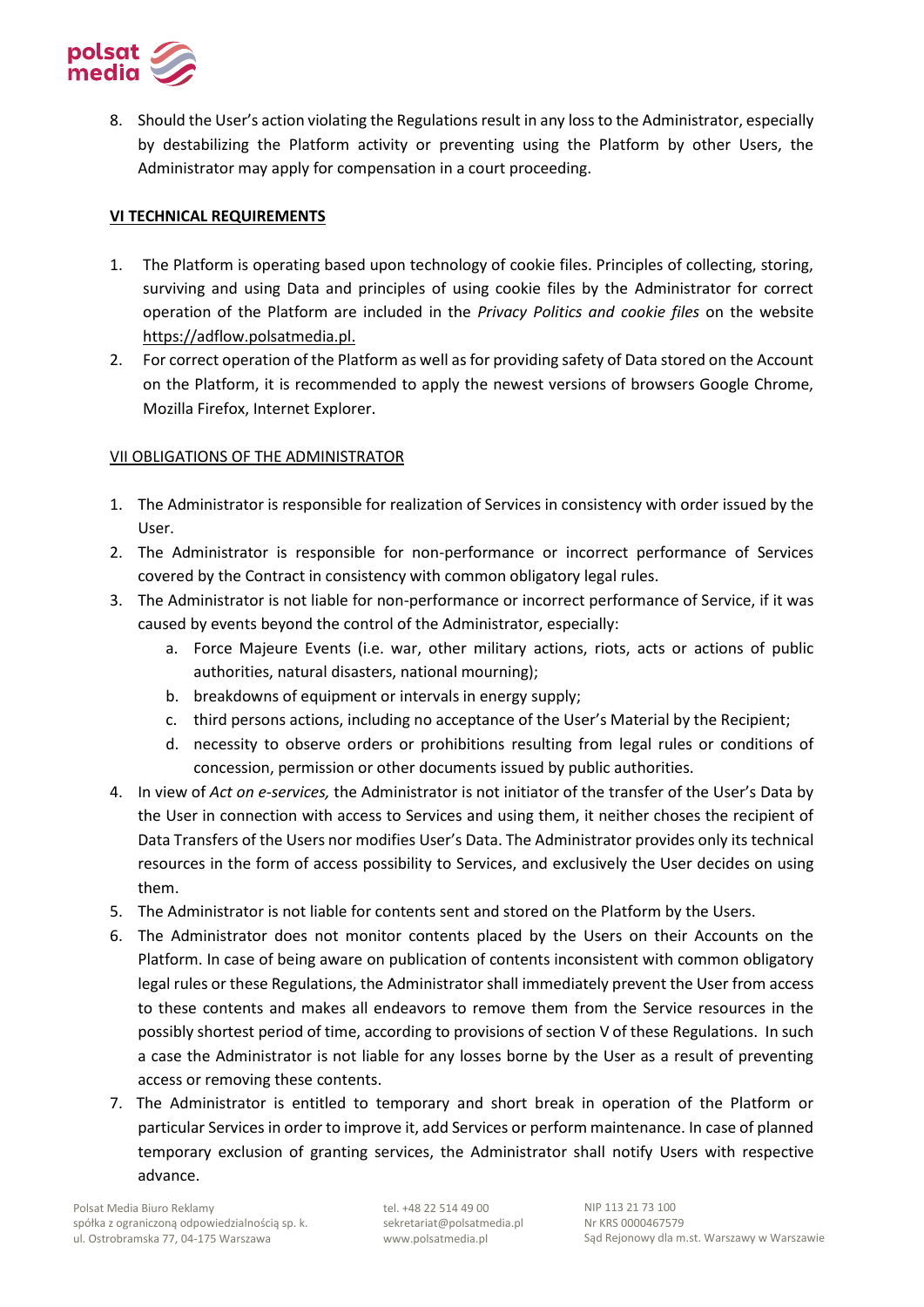

- 8. In case of the system breakdown, the Administrator will make available emergency solution allowing delivering Materials to the Recipient.
- 9. The Administrator is entitled to perform information, promotional and advertising activity on the Platform, including placing ads on the Platform.
- 10. The Administrator is entitle to anonymous publication of the contents of questions, motions or postulates directed by the Users to the Administrator, with answers given to them and instructions as well as further remarks of the Users, concerning issues referring to technical and organizational problems connected with the Platform operation (FAQ).

### VIII COPYRIGHTS

- 1. Proprietary copy rights and related rights to the Platform as a whole, and particular parts thereof (including all trademarks) are vested to the Administrator.
- 2. Based upon these Regulations, The Users do not obtain any rights to intellectual property objects used within the Platform.
- 3. Materials being works in the meaning of copy rights law and objects of related rights are subject of legal protection based upon principles specified in prevailing legislation.
- 4. Placing Material in the disc space of the Platform equals placing a statement on holding property copy rights and related rights to Materials by the User in the scope necessary to be transmitted and re-emitted in a TV program and to be distributed in a TV program via internet. In addition, acceptance of these Regulations mean that Material placed on the Platform is consistent with legal rules and does not violate rights of third persons.
- 5. Placing Material in the disc space of the Platform equals placing a statement by the User that all persons are specified on copy rights matrix attached to the delivered Material – who- in regard to specified works – are entitled to remuneration resulting from provisions on *copy rights and related rights* paid via collective management organization, including also to remunerations based upon art. 70 and art. 18 of this act. Simultaneously, the User declares that, apart from persons specified in the matrix, no rights to remunerations resulting from the act on copy rights and related rights paid via collective management organization are connected with this Material or works included in it, or its use, including also to remunerations based upon art. 70 and art. 18 of this act.
- 6. In case of delivering Material without correctly filled copy rights matrix, placing Material in the disc space of the Platform equals placing a statement that no rights to remunerations resutling from act on copy rights or related rights paid via collective management organization , including also to remunerations based upon art. 70 and art. 18 of this act are connected with the delivered Material (and works included there) and its use.
- 7. In case of violating the law or third persons rights specified in clauses 1-6 above, and especially: personal goods, copy rights or related rights, rights to trademarks, the User is obliged to cover losses connected with such a violation borne by the Administrator, Recipient or third persons in full amount, including costs of process representation and to refund of royalties, compensations, penalties, to be possibly paid by the Administrator, Recipient or third persons related to it.
- 8. The above provisions will be accordingly applied to data basis being integral part of the Platform that are legally protected based upon provisions on data bases protection.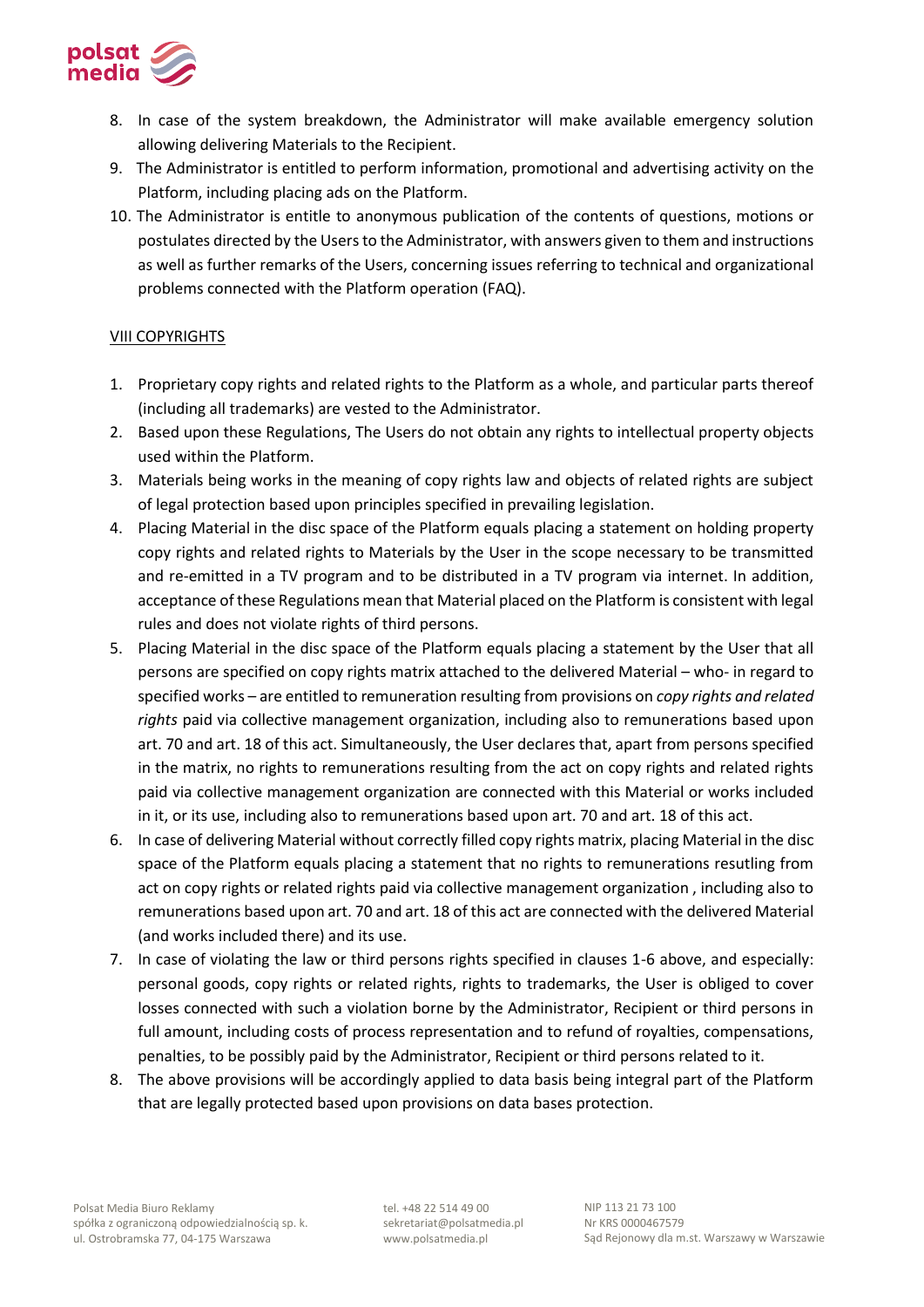

## IX PRINCIPLES OF COMPLAINTS

- 1. The User may raise a complaint against the operation of the Platform and particular Services the Administrator is obliged to settle.
- 2. A complaint may apply to incorrectness of the Platform or Service operation, non-performance or incorrect performance of the Service or incorrect calculation of liability for granting a Service.
- 3. Complaints may be notified by the User to the e-mail address: reklama@polsatmedia.pl.
- 4. Complaints shall be notified before the expiration of 10 calendar days since occurrence of incorrectness being the base of complaint. Complaints notified after the expiration of this term, will be left without being settled, and the User will be notified by the Administrator of it.
- 5. A complaint notification shall comprise data allowing contact with the User (including personal data, correspondence address, telephone number and e-mail address) as well as specify the subject of complaint and circumstances justifying it.
- 6. Should a complaint notification not comprise data specified in clause 5 allowing the contact with the User, the Administrator is entitled to leave the complaint without being settled.
- 7. The Administrator settles the complaint within 30 calendar days since notification thereof.
- 8. Non-informing the User on a result of the complaint procedure within 10 calendar days since the expiration of the term specified in clause 7, equals the acceptance of the complaint.
- 9. The User gives its consent to the Administrator to interfere in technical structure of the User's Account to diagnose the incorrectness in the operation of the Account of Services as well as to initiate actions by the Administrator within this technical structure to restore correct operation of the Account or Service according to demand of complaint by the User.
- 10. The Administrator is not entity granting payment services. Complaints concerning payment services shall be directed directly to the Payment Operator. Complaints of payment services addressed directly to the Administrator will be not settled.

## **X FINAL PROVISIONS**

## 1. **These Regulations come in force as of 15.12.2016.**

- 2. The Administrator reserves itself the right to make changes in the Regulations, for instance in order to take into account legislation changes or changes in operation principles of Services offered via the Platform. Changes versions of Regulations will be made available on the Platform with the information on the proposed change of Regulations. Information on changes in Regulations will be received by the User in the same manner as in case of e-invoices, according to provisions of the section IV, clause 8 above. Sending a notification to addresses specified at Registration on changes in Regulations by e-mail equals its delivery.
- 3. The user who does not accept the proposed change of Regulations, may terminate the Contract with one month notice from the last day of the month in which the User has been proposed changes in Regulations. The termination may take place by sending a statement of the User to the e-mail address: reklama@polsatmedia.pl.
- 4. The legislation competent for all legal relations resulting from these Regulations is Polish legislation. Any disputes between the Administrator and the User shall be settled by Polish courts.
- 5. Any information on violations of provisions of these Regulations by the User shall be addressed to the e-mail address: reklama@polsatmedia.pl.